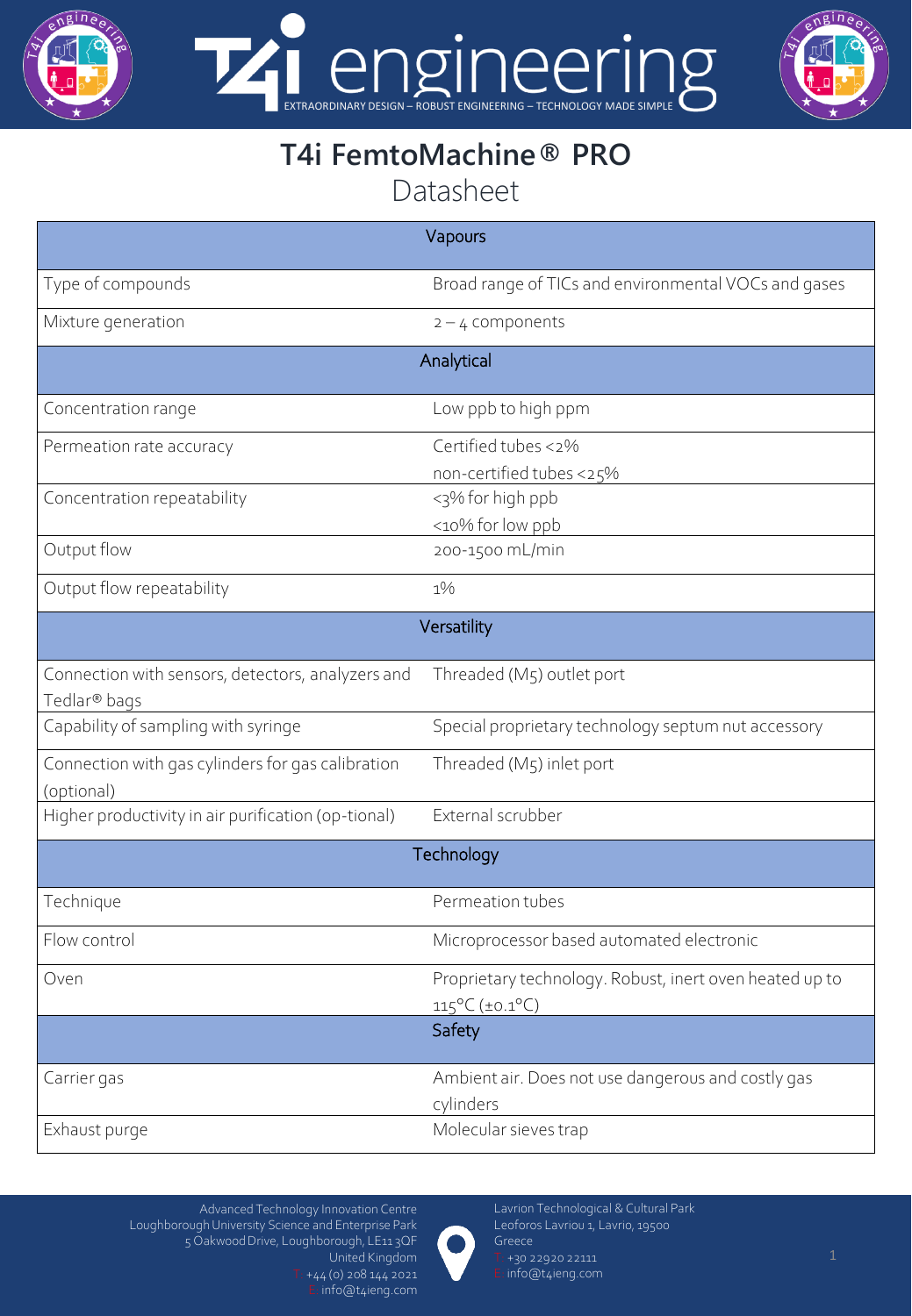

EXTRAORDINARY DESIGN – ROBUST ENGINEERING – TECHNOLOGY MADE SIMPLE  $\overline{\nu}$ 



## **T4i FemtoMachine® PRO** Datasheet

| Physical features             |                                                            |  |
|-------------------------------|------------------------------------------------------------|--|
| Dimensions (LxWxH)            | 298 x 221 x 74 mm                                          |  |
|                               | 11.7 × 8.7 × 2.9 inches                                    |  |
| Weight                        | 1.98 kg (4.36 lbs)                                         |  |
| Enclosure and protection      | Rugged, IP66, sealed external connectors                   |  |
| Power                         |                                                            |  |
| Input voltage                 | 110-240VAC w/ external power supply or 12VDC (2A max,      |  |
|                               | $24W$ max)                                                 |  |
| <b>Batteries</b>              | 4 x Li 18650 (3.3Ah), 2h oven operation at 70°C (158°F)    |  |
| Operational                   |                                                            |  |
| Operating °C/°F and humidity  | $10^{\circ}C - 40^{\circ}C$ (50°F - 104°F), RH <95%        |  |
| Storage temperature           | $-30^{\circ}C - 55^{\circ}C (-22^{\circ}F - 131^{\circ}F)$ |  |
| Operational                   |                                                            |  |
| Operating System              | Windows 10+                                                |  |
| Hard Drive                    | 200MB of available space                                   |  |
| Web Browser                   | Google Chrome, Mozilla Firefox, Microsoft Edge             |  |
| Control                       | One button operation, online monitoring and diagnostics    |  |
| Alerts                        | Illuminated switch, visual and audio alerts                |  |
| Maintenance                   | SW diagnostics for self-testing                            |  |
| Authentication, authorisation | Proprietary security technology                            |  |
| Cold start up time            | 30 minutes                                                 |  |
| Autonomous operation          | Using Symbiotic Engine                                     |  |



Lavrion Technological & Cultural Park Leoforos Lavriou 1, Lavrio, 19500 Greece Τ: +30 22920 22111

Ε: info@t4ieng.com